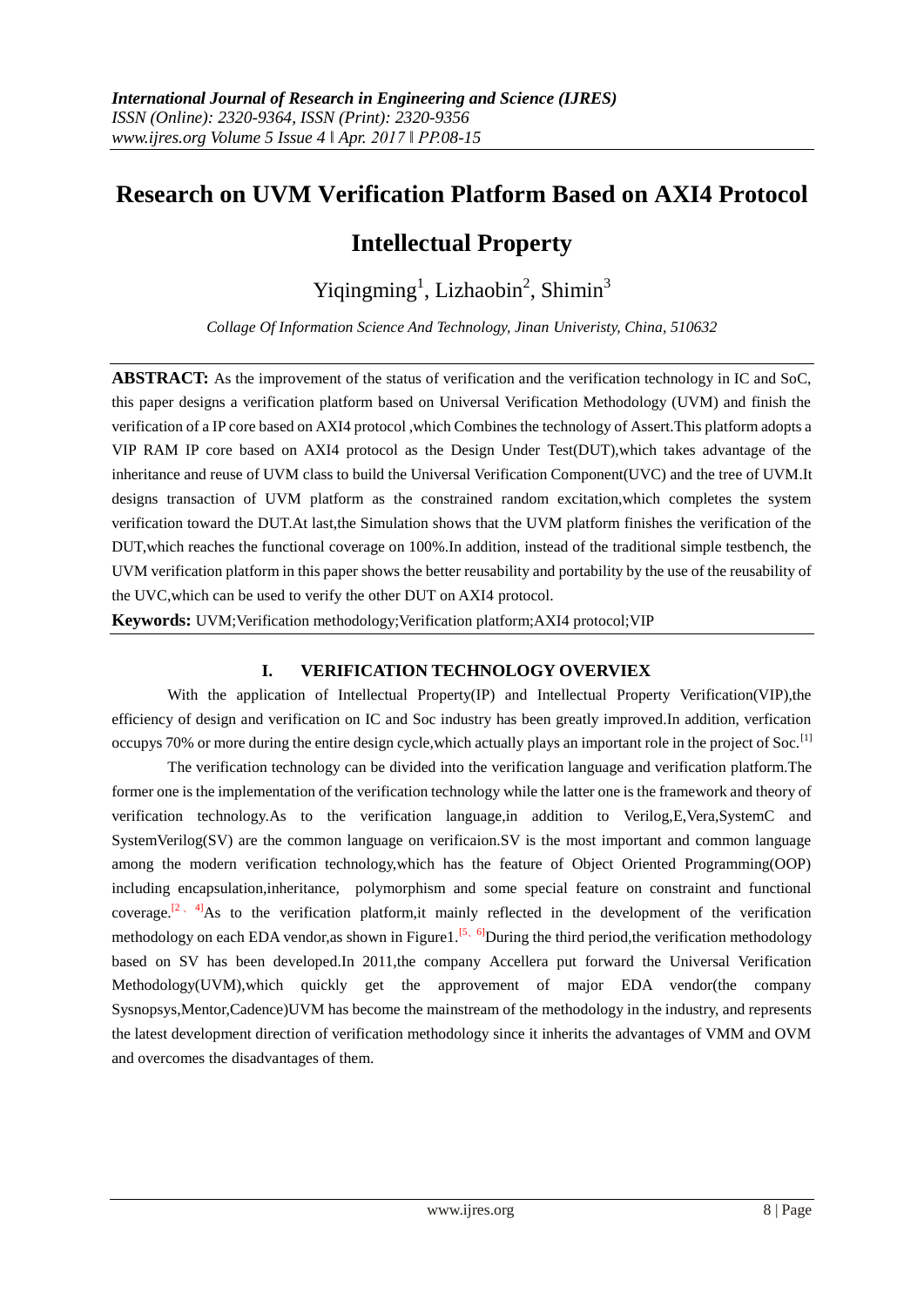

**Figure1** Verification Language and Verification Methodology

The UVM based on Systemverilog and AXI4 protocol are studied.A UVM platform based on AXI4 protocol IP core is proposed, which uses XILINX IP core according to AXI4 protocol as the DUT. Finally, the system verification based on UVM is realized that the UVM platform achieves the meaning of standardization, reusability, portability.

#### **II. THE VERIFICATION METHODOLOGY OF UVM**

UVM is the next generation verification methodology proposed by Accellera, which inherits the verification methodology of OVM.In 2010, UVM1.0EA(EA:early adoption) was proposed while the official version UVM1.0 was proposed in 2011. In March 2013, UVM1.1d was proposed, which is the version used in this paper.In short, UVM is the new generation of verification methodology because it inherits the advantages of the OVM like the mechanism of factory, phase and so on while it adopts the advantages of the VMM like the solution of RAL, callback and so on.

Actually, UVM is the libary of Systemverilog, chich includes basis class, public class and macro class.Universal Verification Component(UVC) can be created by using the class of UVM and the mechanism of factory to register and administrate the component.

The UVM verification platform uses a layered architecture to improve reusability and portability. A typical UVM verification platform consists of the following UVC:DUT, driver, sequencer, monitor, reference model, scoreboard.The driver and the monitor package in the form of agent while all of the UVC package into the verification environment env.<sup>[7]</sup>

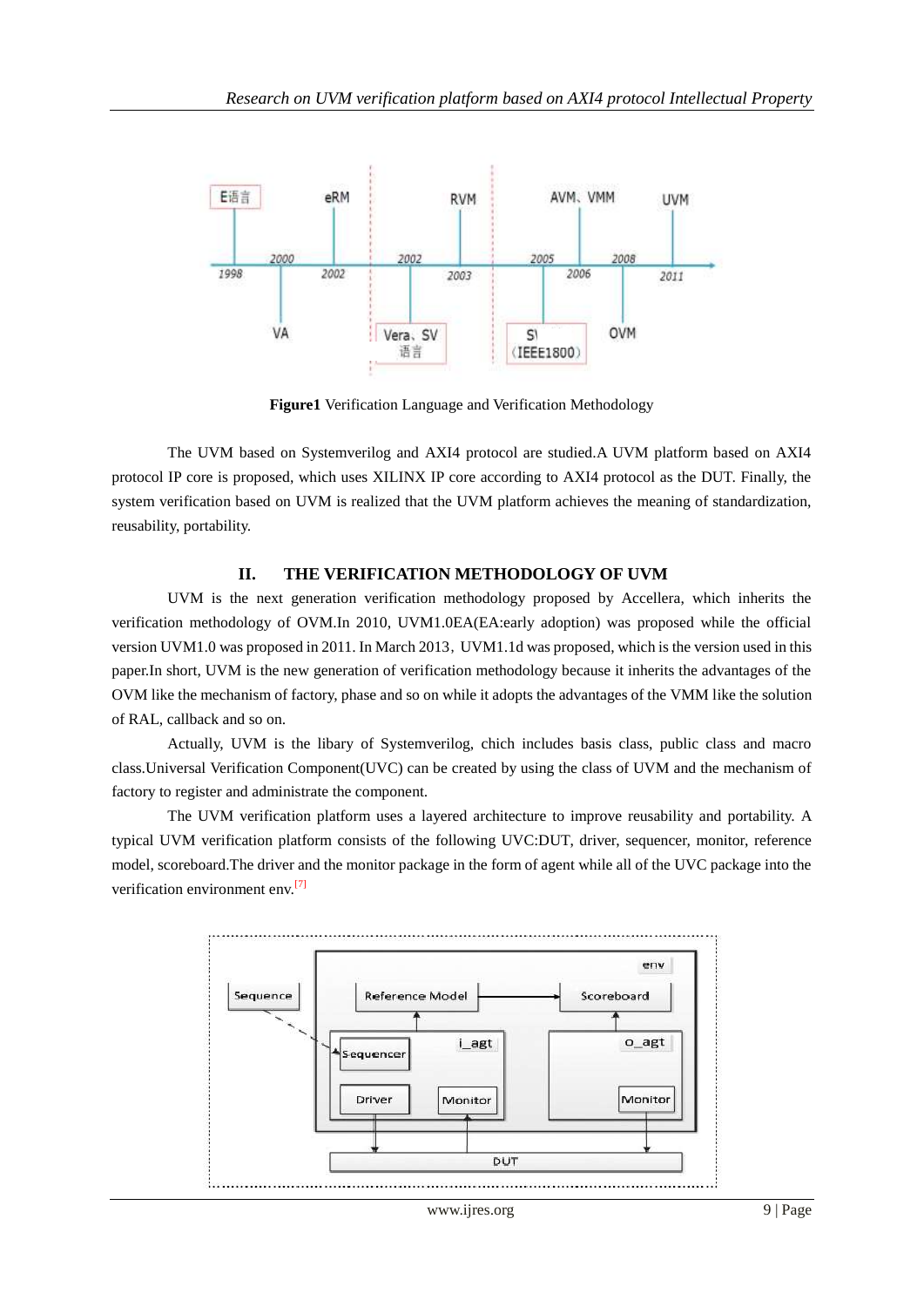## Figure2 UVM Platform

When the verification platform runs, it run automatically according to the mechanism of phase. In particular, a random excitation with constraints is generated from the sequence while it is transmitted to the sequencer and sent to the driver. The driver encourages the excitation to DUT. Then, monitoring, and acquisition is done through the monitor, then it convert the output signal back into the data stream (transaction) forms, sending the transaction to the reference model and the scoreboard (respectively by using the i\_agt and o\_agt monitor but the allocation mode of configuration is different: ACTIVE/PASSIVE), two output data from reference model and DUT is compared in the scoreboard, which gives the final verification result after comparing.<sup>[8]</sup>

## **3.1 DUT**

## **III. DESIGN OF VERIFICATION PLATFORM**

The DUT module of AXI4 protocol IP core is generated by software of the XILINX ISE,which is shown in Figure 3.It a AXI4 RAM module verified with read and write function according to the AXI4 protocol, which is generated by the technology of IP core generation from XILINX ISE.AXI4 protocol is the new generation Bus protocol proposed by the company of ARM and XILINX. Because of its superior performance, it has been widely used in Engineering



By using the standardized IP core(AXI4 RAM) as DUT, this paper focuses on the design of the UVC and the overall optimization of the UVM verification platform. After the optimization of the verification platform, the system can be extended to the other DUT on AXI4 protocol.

## **3.2 UVM Tree**

UVM provides the engineers a large number of standard library functions and base classes.Through the inheritance of the class, the UVC can be built in standard. Specially, sequence derived from uvm\_object, sequencer derived from uvm\_sequencer, driver derived from uvm\_driver, monitor derived from uvm\_monitor, scoreboard derived from uvm\_scoreboard. reference model derived from uvm\_component, i\_agt and o\_agt derived from uvm\_agent, env derived from uvm\_env, testcase derived from uvm\_test. In addition, tb\_top it the top module of the test. Thus, the UVM tree has been built, as shown in Figure 4.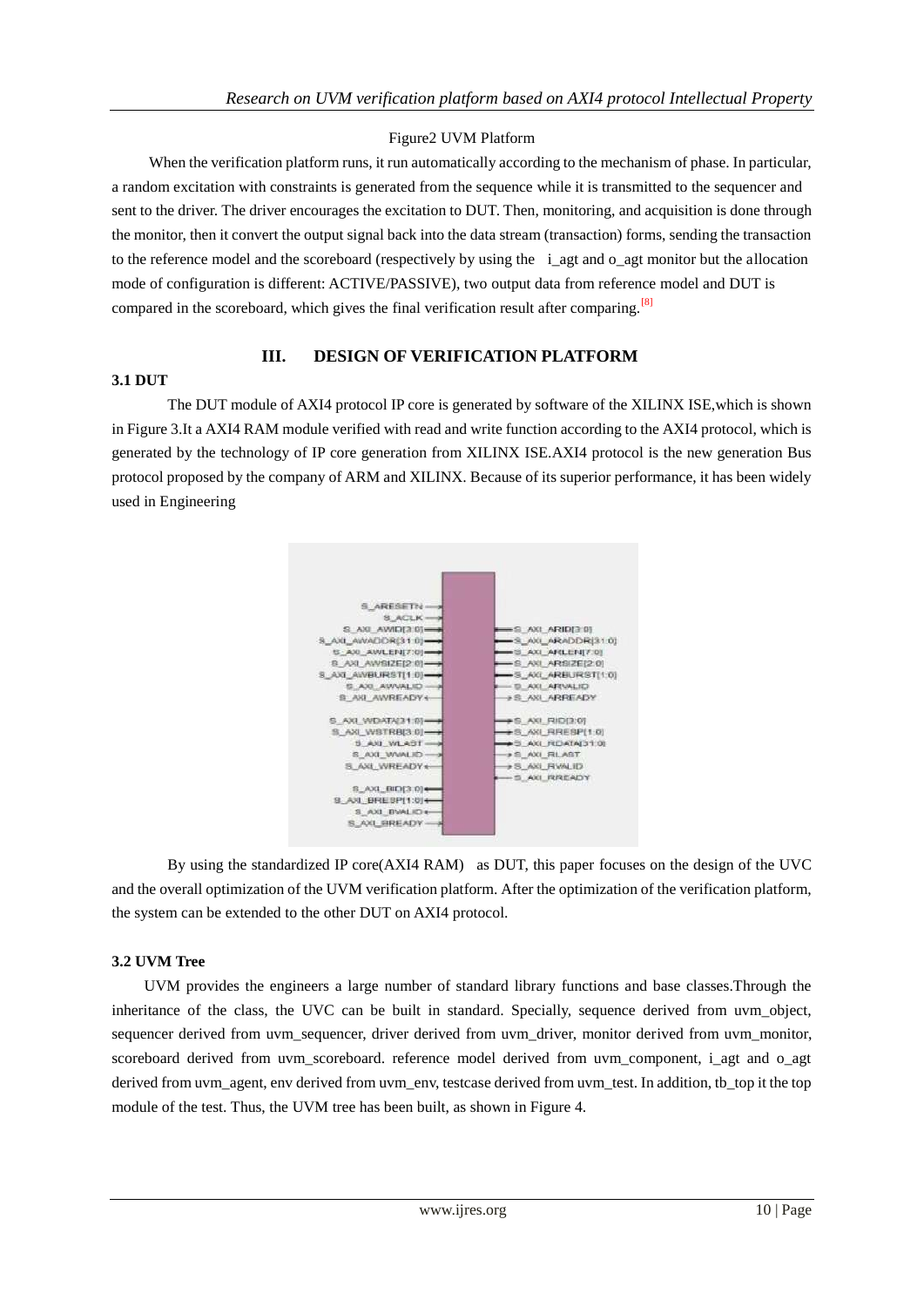

Figure4 UVM tree

Building a UVM tree is the best way to instantiate and manage all of the UVC, while each of the UVC is the node of the tree and tb top is the root of the UVM tree.

#### **3.3 Design of UVC**

UVC is built and designed by using the library of UVM, but the main body is defined according to the function of each UVC. Among them, driver and sequence is the key of the design because the relevance to the AXI4 protocol contrary to the monitor, sequencer, scoreboard and so on, which just need to design according to the specification of UVM.

The function of the driver is to drive the transaction packet to the DUT according to the AXI4 protocol.In this paper, the main body of the driver consists of two tasks,which is the task reset\_signals and tast get\_and\_drive.The former one is mainly responsible for reseting the signal of AXI4 while the later one is mainly responsible for the acquisition of excitation transformation, and drive to the DUT. Taking advantage of the verification language Systemverilog like the sentence of wait, @posedge,repeat and so on, the task get\_and\_drive can be realized

Actually, the creating and driving of excitation can be simply done by the driver instead of the sequence and sequencer in a simple UVM verification platform. However, the meaning of separate the function of driver into driver, sequence,sequencer is shown in the situation of multi-excitation needed, in which main\_phase do not need to be rewrited in each of the UVC.

As to the sequence, three classes of sequence are created in this design and are named of axi4 short  $rw$ . axi4\_rw\_base, axi4\_sequence, which respectively correspond to three classed of testcase.The sequence of axi4\_short\_rw is responsible for creating the excitation of 16 address and data write-read information, and the sequence of axi4\_rw\_base is responsible for creating the excitation of 1024 address and data write-read information. Finally, the sequence of axi4 sequence is responsible for creating the excitation of 500 random write and 500 random read address and data information.

As to the other UVC, the sequencer is actually the passageway of the sequence,which is designed to start the sequence and transfer the excitation to the driver. It is a standard design to different UVM platform. The monitor is mainly consist of two task for read and write to finish the acquisition and transformation of the excitation. Specially, the monitor set two FIFO to save the information to wait for the DUT and reference model and eventually sent them to the scoreboard.The i\_agt and the o\_agt are just the package of driver and monitor. The reference model is a software simulation of the DUT. Thus, it is designed as a ram module to realize the transmission of read and wtite according to the AXI4 protocol. 3 ports are instantiated in the scoreboard:

uvm\_blocking\_get\_port #(axi4\_trans) exp\_port;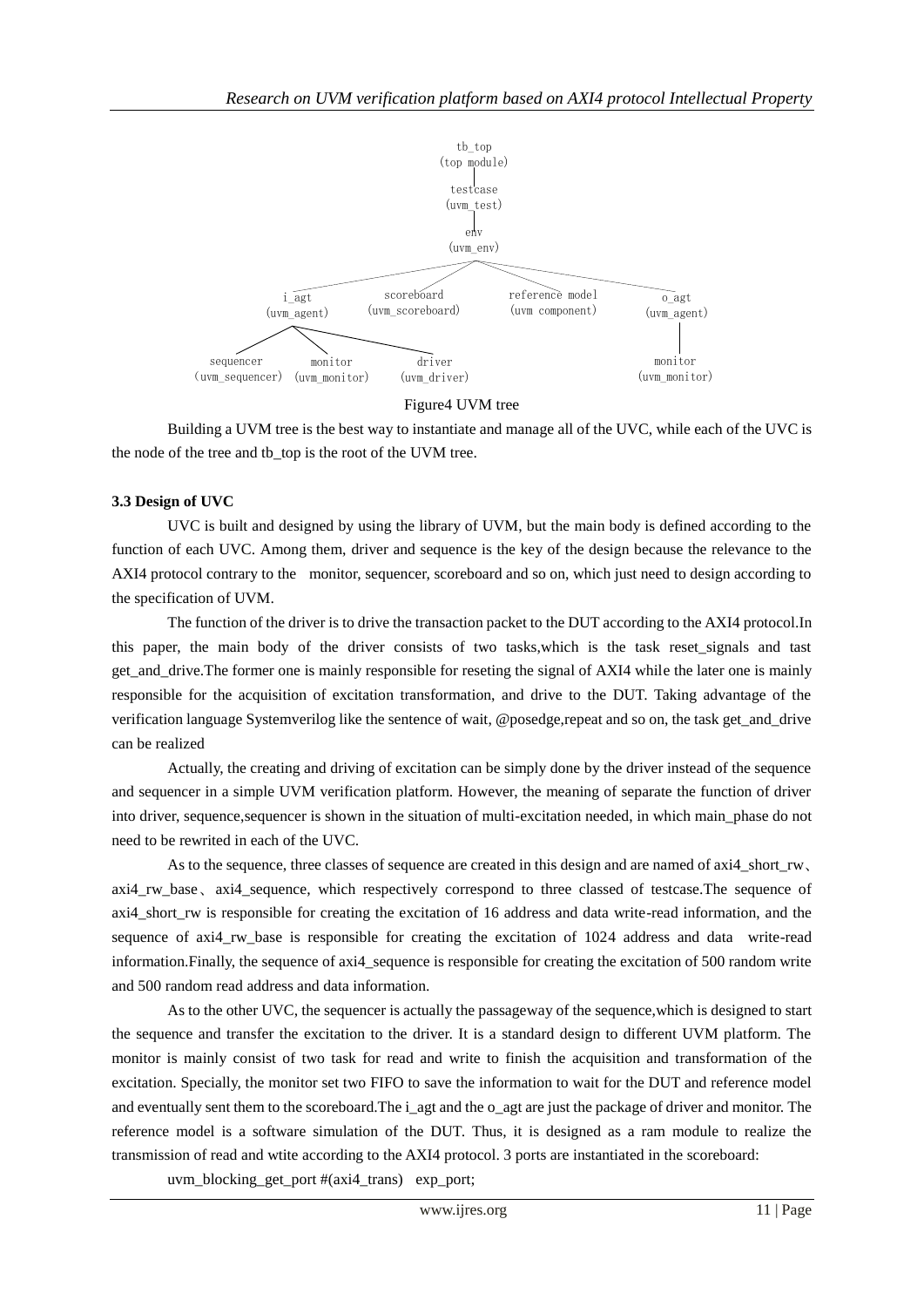uvm\_blocking\_get\_port #(axi4\_trans) act\_read\_port;

uvm\_blocking\_get\_port  $#(axi4\;trans)$  act\_write\_port;

They are responsible for the receiving of the information from the FIFO of monitor. Then, the scoreboard compared the information automatically by keeping watch on the port on awlen, arlen, and the data of AXI4 protocol to realize the verification of DUT. In addition, SystemVerilog Asserttion(SVA) has been designed in virtual interface(vif) to verify the timing problems aimed at the timing of AXI4.

### **3.4 Design of Testcase and Verification Environment**

Aimed at the characteristic of transmission on AXI4, 3 sequence have been designed, which respectively correspond to three classed of testcase,as shown in Table 1.

| testcase name         | sequence name     |
|-----------------------|-------------------|
| $axi_{\text{sht}}$ rw | $axi4\_short\_rw$ |
| axi_rw_test           | axi4_rw_base      |
| axi test              | axi4_sequence     |

**Table 1** The corresponding relation between testcase and sequence

The testcase in this design are derived from uvm\_test:

class axi\_sht\_rw extends axi4\_base\_test ;……

class axi4\_base\_test extends uvm\_test;……

class axi\_rw\_test extends axi4\_base\_test ;……

By using the mechanism of run phase in each testcase, the instantiation of sequences are finished. When the platform need different excitations, juse need to change the body of runphase in the testcase instead of changing others UVC.The key core of the runphase is shown:

initial begin

run\_test("axi\_rw\_test"); end

The verification environment env and testcase is the top of the UVM tree.The function of env is to put all UVC together and help the extension of the longitudinal reusability of the verification platform.[10] Finally, the top module tb\_top instantiate the DUT module and the env(including all of the UVC).

## **3.5 Module communication**

The communication of each of the UVC in the platform is based on the transaction, which is a stream of excitation according to the AXI4 protocol. The transaction in UVM verification platform is derived from uvm sequence item, in which it defines the specification of signal on AXI4 protocol and gets random excition with constraint. A transaction means a package about AXI4. When sequence generates the excitation, it sends as a transaction package to the sequencer, sequencer starts the sequence and sends the transaction to the follow-up UVC, the diagram of transmission is shown in Figure 5. Besides the driver, monitor and DUT, others UVC communicate by using the transaction.The driver\monitor and the DUT communicate with each other by using virtual interface(vif), which is actually a module programming with Verilog HDL to connect the driver, monitor and the DUT through 'a set of calble'.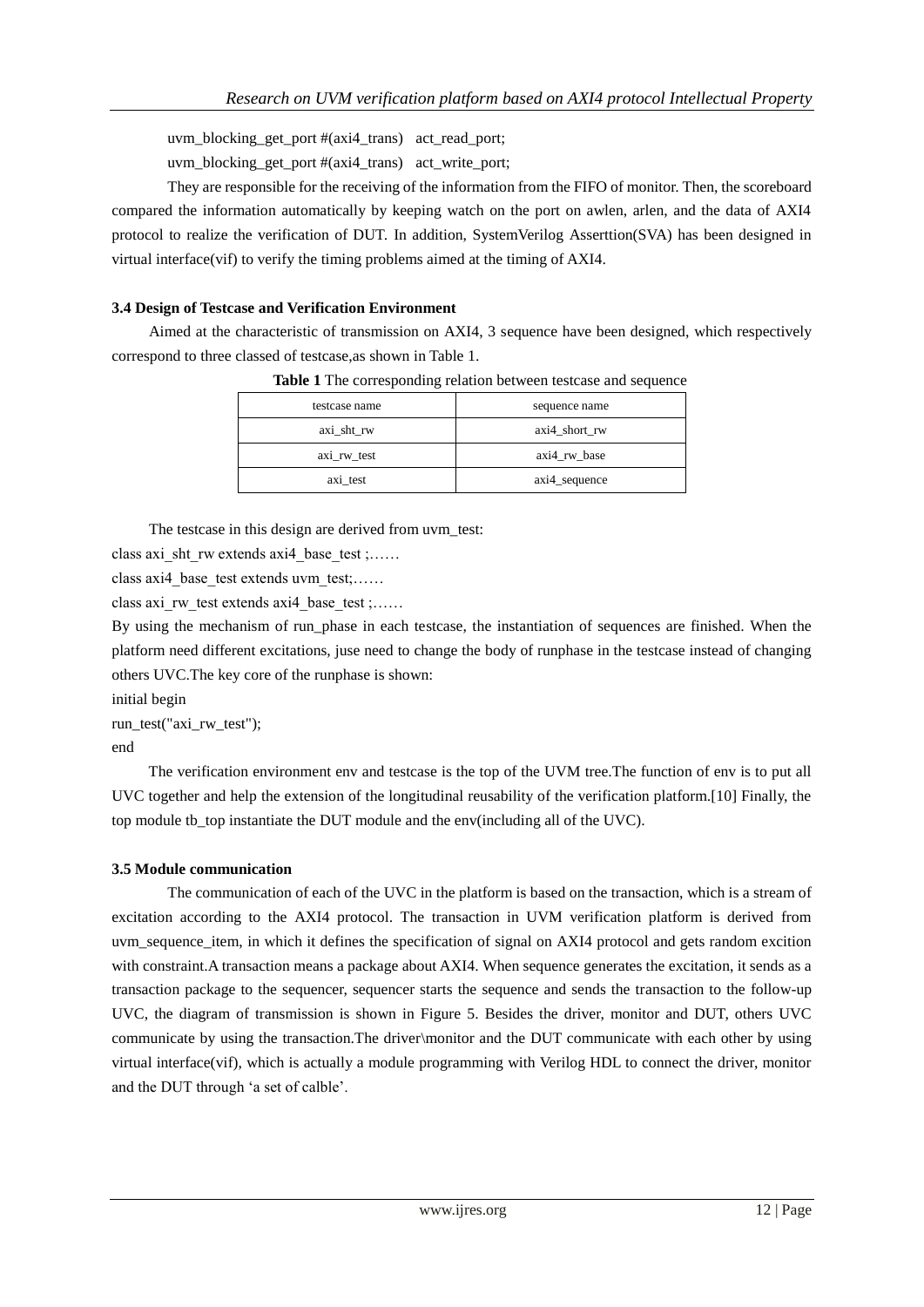

**Figure5** transmission of each UVC

## **IV. SIMULATION RESULTS**

Commonly, the VCS and Modelsim is used to be the mainstream simulation software for UVM.The Modelsim provides the support for windows since the vision of 10.1. The Modelsim 10.4se is adopted in this paper because it comes with the library of UVM1.1c and UVM1.1d. In addition, since AXI4 RAM module has been adopted as the DUT, the library of component on XILINX must be added, like xilinx\_lib. At this time, the simulation environment of software has been built.

Start the modelsim and choose the testcase axi\_rw\_test in the tb\_top, the UVM verification platform will be ready to run. When runing the simulation, the name of the testcase and other information will be viewed in the windows of modelsim. By using the order of showing the report of function coverage , the report of functional coverage is shown as Figure6, in which the functional coverage is 100% while all the assertion hit the timing.

| Sequence                 | sequencer                                                  |                     |                                                                                                                                                                                                                                                                                                                                                                                                                                                                                                                                                                                                                                                                              |                                                                                                                                                                                                                                                                                                                                                                                                                                                                                                                                                                                                                                                                                                                            |           |
|--------------------------|------------------------------------------------------------|---------------------|------------------------------------------------------------------------------------------------------------------------------------------------------------------------------------------------------------------------------------------------------------------------------------------------------------------------------------------------------------------------------------------------------------------------------------------------------------------------------------------------------------------------------------------------------------------------------------------------------------------------------------------------------------------------------|----------------------------------------------------------------------------------------------------------------------------------------------------------------------------------------------------------------------------------------------------------------------------------------------------------------------------------------------------------------------------------------------------------------------------------------------------------------------------------------------------------------------------------------------------------------------------------------------------------------------------------------------------------------------------------------------------------------------------|-----------|
|                          | driver                                                     | monitor             |                                                                                                                                                                                                                                                                                                                                                                                                                                                                                                                                                                                                                                                                              | monitor                                                                                                                                                                                                                                                                                                                                                                                                                                                                                                                                                                                                                                                                                                                    |           |
|                          |                                                            |                     |                                                                                                                                                                                                                                                                                                                                                                                                                                                                                                                                                                                                                                                                              |                                                                                                                                                                                                                                                                                                                                                                                                                                                                                                                                                                                                                                                                                                                            |           |
|                          |                                                            |                     | → DUT                                                                                                                                                                                                                                                                                                                                                                                                                                                                                                                                                                                                                                                                        |                                                                                                                                                                                                                                                                                                                                                                                                                                                                                                                                                                                                                                                                                                                            |           |
|                          | Figure5 transmission of each UVC                           |                     |                                                                                                                                                                                                                                                                                                                                                                                                                                                                                                                                                                                                                                                                              |                                                                                                                                                                                                                                                                                                                                                                                                                                                                                                                                                                                                                                                                                                                            |           |
| ModelSim Coverage Report | ivironment of software has been built.                     |                     |                                                                                                                                                                                                                                                                                                                                                                                                                                                                                                                                                                                                                                                                              | ovides the support for windows since the vision of 10.1. The Modelsim 10.4se is adopted in this paper<br>mes with the library of UVM1.1c and UVM1.1d. In addition, since AXI4 RAM module has been<br>e DUT, the library of component on XILINX must be added, like xilinx_lib. At this time, the<br>t the modelsim and choose the testcase axi_rw_test in the tb_top, the UVM verification platform will<br>un. When runing the simulation, the name of the testcase and other information will be viewed in the<br>modelsim. By using the order of showing the report of function coverage, the report of functional<br>hown as Figure6, in which the functional coverage is 100% while all the assertion hit the timing. |           |
| a lockular in a          |                                                            |                     |                                                                                                                                                                                                                                                                                                                                                                                                                                                                                                                                                                                                                                                                              |                                                                                                                                                                                                                                                                                                                                                                                                                                                                                                                                                                                                                                                                                                                            |           |
|                          | Etracture: Greecase Samuer by Tree<br><b>Weinert Coord</b> | 11. (m) 216 186,000 | art for Benissa Innt.<br>$-0.75 - 0.14 - 11$<br>exk.uid.m.m<br>FLAGE Addition consills, run 313, 838, 1991, FLS<br>P1/00/v45ingstrallit_net.50c_net_sel_yelis_pragay_taq_37_2<br>P:/ML/attisemedik.necessiva_active.V7_5<br>71/381/alditecteddia_rev.126_mm_nti_read_respon_hon_ST_1<br>T1/6014110m seetily we read settled T1.2<br>T1702/al1) according one, R.I. 212 [12] [27] J. pen, mini-e<br>FLOOT at the credit results (\$2,000 PL) across months are also<br>antifes, quantity and page<br>PLANE/attrace/colin_rendibilit_usus_PL.2<br>71/03/01/11 monette, sec. \$12, \$19, \$26, \$1, \$1, year, stake<br>parate 4<br>architect.<br><b>ANTIFICAL</b><br>TITL/FIAM | 180.006<br>8.006<br>1.000<br>8.006<br>6.08<br>6.306<br>5,000<br>1.05<br>5,000<br>A. DOL<br>8.00%<br>3, 085<br>4,006<br>8,006<br>1,096<br>1, 1996                                                                                                                                                                                                                                                                                                                                                                                                                                                                                                                                                                           |           |
|                          | Figure6 the view of simulating sortware modelsim           |                     |                                                                                                                                                                                                                                                                                                                                                                                                                                                                                                                                                                                                                                                                              |                                                                                                                                                                                                                                                                                                                                                                                                                                                                                                                                                                                                                                                                                                                            |           |
|                          | d by automatic scoreboard and assertion.                   |                     |                                                                                                                                                                                                                                                                                                                                                                                                                                                                                                                                                                                                                                                                              | g the timing waveform analyzer to insert the waveform of vif, the timing waveform is shown as<br>e sequence axi_rw_base is called by the testcase axi_rw_test, which generate 1024 addresses and<br>h the transmission of write and read. Because it cause a large number of information, so the Figure 7 is<br>of the waveform while the loss of the data packet and the correct timing of the read and write timing                                                                                                                                                                                                                                                                                                      |           |
|                          |                                                            | www.ijres.org       |                                                                                                                                                                                                                                                                                                                                                                                                                                                                                                                                                                                                                                                                              |                                                                                                                                                                                                                                                                                                                                                                                                                                                                                                                                                                                                                                                                                                                            | 13   Page |

**Figure6** the view of simulating sortware modelsim

By using the timing waveform analyzer to insert the waveform of vif, the timing waveform is shown as Figure 7. The sequence axi\_rw\_base is called by the testcase axi\_rw\_test, which generate 1024 addresses and datas to finish the transmission of write and read.Because it cause a large number of information,so the Figure 7 is just a zoom of the waveform while the loss of the data packet and the correct timing of the read and write timing are performed by automatic scoreboard and assertion.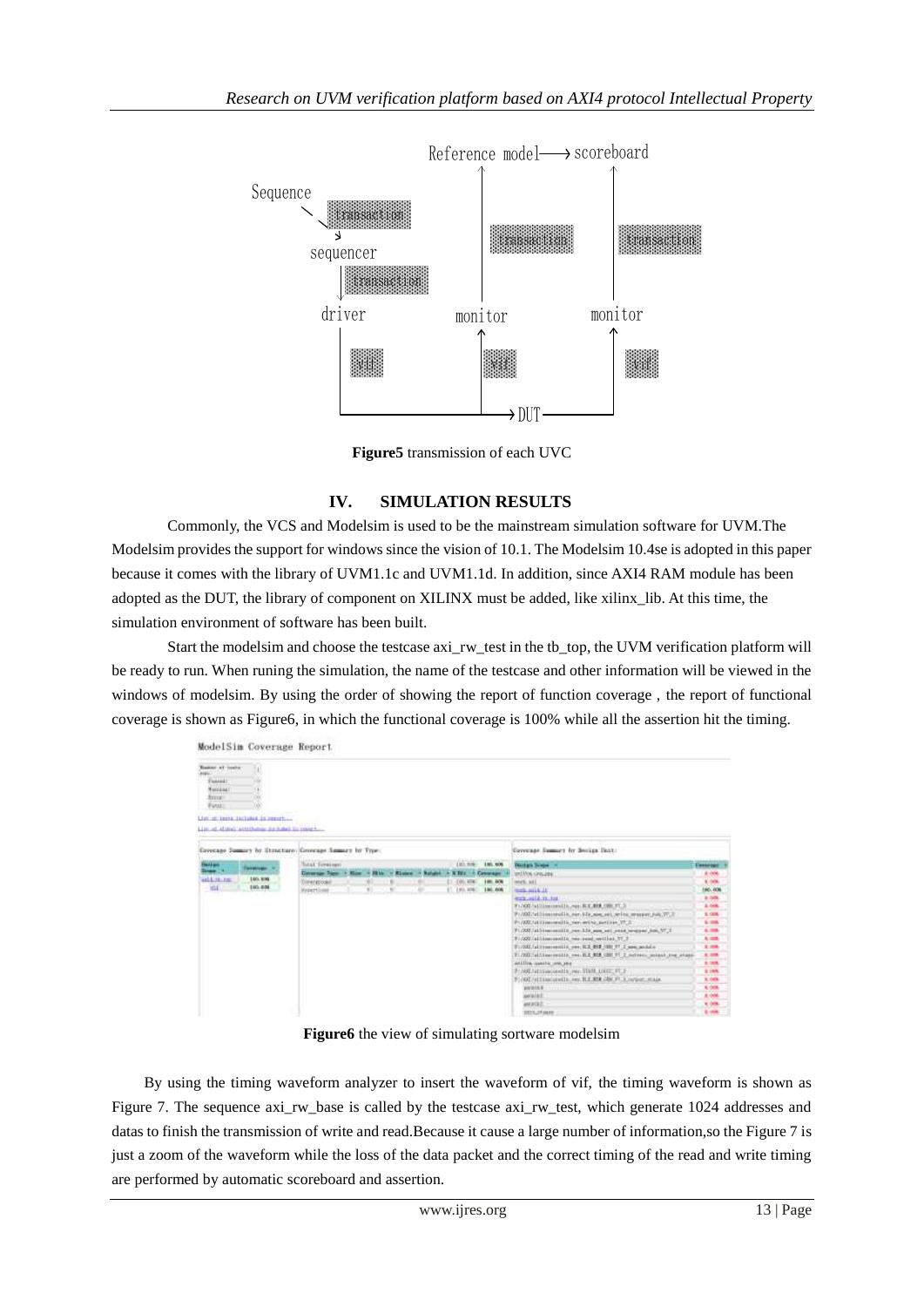

**Figure7** timing of axi\_rw\_test

The scoreboard is responsible for the comparing the output of the reference model and the DUT and automatically comparing whether the packet is lost, which will also be printed out. If the comparison is successful, then print out 'Compare SUCCESSFULLY', which means that the function of DUT is the same as the reference model and both of them accord with the AXI4 protocol. If comparison fail, then compare fail and 'Compare FAIL' will be printed out to means the design of DUT fail to accord with the AXI4 protocol. In this paper, the result of scoreboard is shown as Figure 10. As the Figure 8 shown, the DUT accord with the AXI4 protocol and so the verification of this DUT is successful.

|  |  | # UVM INFO exi4 sob.ev(95) # 116050000; uvm test top.axi4 env0.axi4 sobd [axi4 sob] Compare SUCCESSFULLY  |  |  |
|--|--|-----------------------------------------------------------------------------------------------------------|--|--|
|  |  | # UVM-INFO axid scb.sv (95) & li6110000: trm test top.axid env0.axid scbd (axid scb) Compare SUCCESSFULLY |  |  |
|  |  | # UVM INFO axi4 sch.sv(95) @ 116170000: uvm test top.axi4 env0.axi4 schd (axi4 sch) Compare SOCCESSFULLY  |  |  |
|  |  | # UVM INFO axi4 scb.sv(95) 8 116230000: uvm test top.axi4 env0.axi4 scbd [axi4 scb] Compare SUCCESSFULLY  |  |  |
|  |  | # UVM INFO axi4 scb.sv(95) @ 116290000: uvm test top.axi4 env0.axi4 scbd [axi4 scb] Compare SUCCESSFULLY  |  |  |
|  |  | # UVM INFO axi4 sob; sv(95) # 116356000: uvm_test_top.axi4_env0.axi4_sobd_{axi4_sob] Compare SUCCESSFULLY |  |  |
|  |  | # UVM INFO axi4 scb.sv(95) @ 116410000; uvm test top.sxi4 env0.sxi4 scbd {axi4 scb] Compare SUCCESSFULLY  |  |  |
|  |  | # UVM INFO axi4 mcb.sv(95) @ li6470000: uvm test top.axi4 env0.axi4 scbd [axi4 scb] Compare SUCCESSFULLY  |  |  |
|  |  | # UVM INFO mxi4 scb.sv(95) 8 116530000: uvm test top.axi4 env0.axi4 scbd [axi4 scb] Compare SUCCESSFULLY  |  |  |
|  |  | # UVM INFO mxi4 scb.sv(95) \$ 116590000; uvm test top.axi4 env0.axi4 scbd [axi4 scb] Compare SUCCESSFULLY |  |  |
|  |  | # UVM INFO axi4 scb.ev(95) # 116650000; uvm test top.axi4 env0.axi4 scbd [axi4 scb] Compare SUCCESSFULLY  |  |  |
|  |  | # UVM INFO axi4 scb.sv(95) & 116710000: uvm test top.axi4 env0.axi4 scbd [axi4 scb] Compare SUCCESSFULLY  |  |  |
|  |  | # UVM INFO axi4 scb.sv(95) 8 116770000: uvm test top.axi4 env0.axi4 scbd (axi4 scb) Compare SUCCESSFULLY  |  |  |
|  |  | # UVM INFO axi4 acb.sv(95) 8 116830000: uvm test top.axi4 env0.axi4 acbd {axi4 acb} Compare SUCCESSFULLY  |  |  |
|  |  | . UVM INFO axi4 scb.sv(95) 8 116890000: uvm test top.axi4 env0.axi4 scbd (axi4 scb) Compare SUCCESSFULLY  |  |  |
|  |  | 4 TER THEO avid acklaying) B 110050000 com rase con avid anto avid sold lavid achi Company directorings   |  |  |

#### **Figure8** scoreboard output

#### **V. Summary**

A UVM verification platform which can meet the requirements of UVM specification is built in this paper. It can realize the reuse of UVC, and has the advantages of portability and reusability. By using the function of automatically comparing and the report of functional coverage, the DUT of AXI4 RAM has been verified to be accorded with the transmission of AXI4 protocol, whith greatly saves the force of comparing the waveform artificially and improve the efficiency of verification. In this paper, a UVM verification platform based on AXI4 protocol is proposed to verify the DUT about AXI4, with the aim of focusing on the building and optimization of the UVM platform and extending the platform to verify the other DUT about AXI4 protocol.

## **REFERENCE**

- [1]. SaLahK.A UVM-based smart functional verification platform:Concept,pros,cons,and opportunities[C]Design&Test Symposium(IDT),9th International,Dead Sea:IEEE,2014,pp.94-99
- [2]. 张强.UVM 实战[M]北京:机械工业出版社,2014
- [3]. 刘星江.一种基于 Verilog 的验证平台搭建及应用[J]. 信息安全与通信保密.2013
- [4]. Mark Zwolinski(夏宇闻译).SystemVerilog 数字系统设计[M]北京:电子工业出版社,2011
- [5]. Rosenberg S,Meade K A.A practical guide to adopting the universal verification